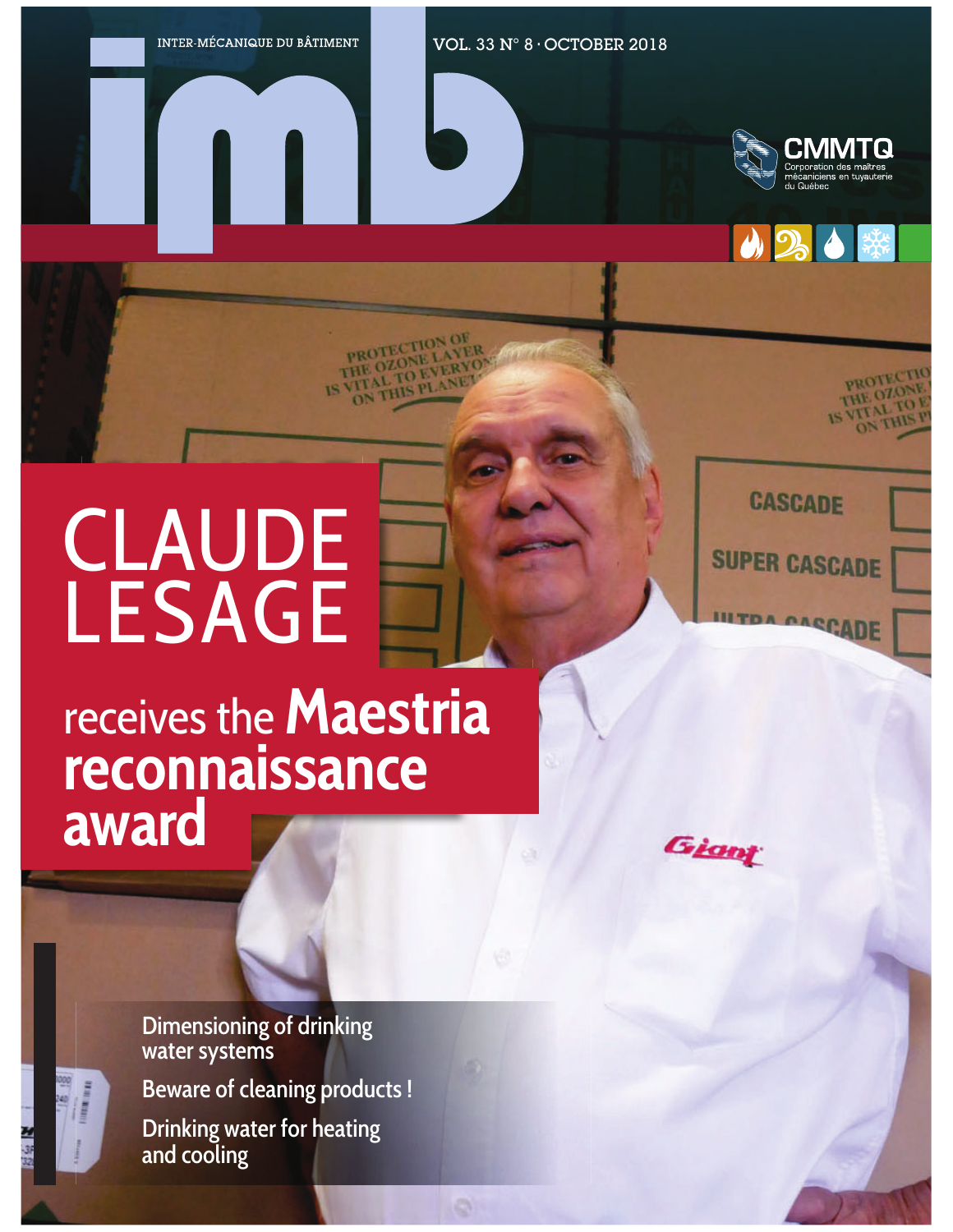## **CLAUDE LESAGE** receives the **Maestria reconnaissance award**

BY MARTIN LESSARD

Claude Lesage, president of Giant Factories Inc., has been awarded the Maestria reconnaissance as a tribute to his remarkable contributions to the building mechanicals industry.

rom the onset, Claude Lesage warns us. "The history of Giant has highs and lows. We started building electrical elements in grandma's basement." F

At the end of the second world war, Claude Lesage's father, Lucien, and his uncle, Jean, are trying to buy a 100 ft x 100 ft lot at the corner of Dorchester and De Lorimier. Not willing to help out a "poor family business", the City of Montréal refuses to sell the lot. They end up buying a building without a roof on their current lot (Lesage street, in Montréal-East for \$10. "My father had \$7 left to start the business, Giant Electric Manufacturing Co", Clause Lesage tells us.

In 1947, the company begins producing irons, toasters, and heating plates. After its first day, it sells 60000 irons when it can only produce 60 per day. "At the end of the war, the demand for consumer goods was enormous", he remembers.

The company tackles its first challenge in the early 1950s when Canada starts importing the same products Giant manufactures from Asia. "We turned to water heaters because we needed to make something lightweight, but large enough to discourage Asians from manufacturing it and sending it over for a cheaper price", he explains. "We didn't know anything about water

"My wedding to my wife Lise was pushed back 6 months so I could start the company. We prepared everything only three weeks in advance. However, I had to cut my honeymoon short due to an emergency."



Claude Lesage receives the Maestria reconnaissance award from Marc Gendron, president of the CMMTQ

heaters, we didn't build our own tanks. We would buy them from Rheem and John Wood. Also, even though it now had a roof, the 10000 ft<sup>2</sup> building was too small for the company's activities. We did everything we could outside. When it rained, we would put up tarps."

In 1956, at age 16, he accompanies his father to a meeting in Ontario where the heads of more than thirty energy companies, electrical element manufacturers, and water heater manufacturers are drawing up a device that would reduce peak power demands." It's not a new idea. Back then we were already talking about peak periods."

In 1967, Claude Lesage, now a graduate electrical engineer from Polytechnique Montréal, buys his father and uncle's company. A short time later, he purchases element production equipment from Ontario-based Westinghouse and moves it to the Montréal-East facility. He is implementing new strategies and innovative processes that increase the company's

productivity.

Starting in 1970, Giant redefines its positioning on the Canadian market and becomes a leader in the manufacture of immersion heating elements. While it is producing 50000 water heaters a year, the business faces a steel crisis in 1973. "In a letter, Rheem informs us that our quota was changing from 25000 tanks to 12 000. The next day, John Wood sent us the same letter with the same words."

Claude Lesage must source the necessary steel to maintain production in his factory. With the help of Jean-Paul Gignac, CEO of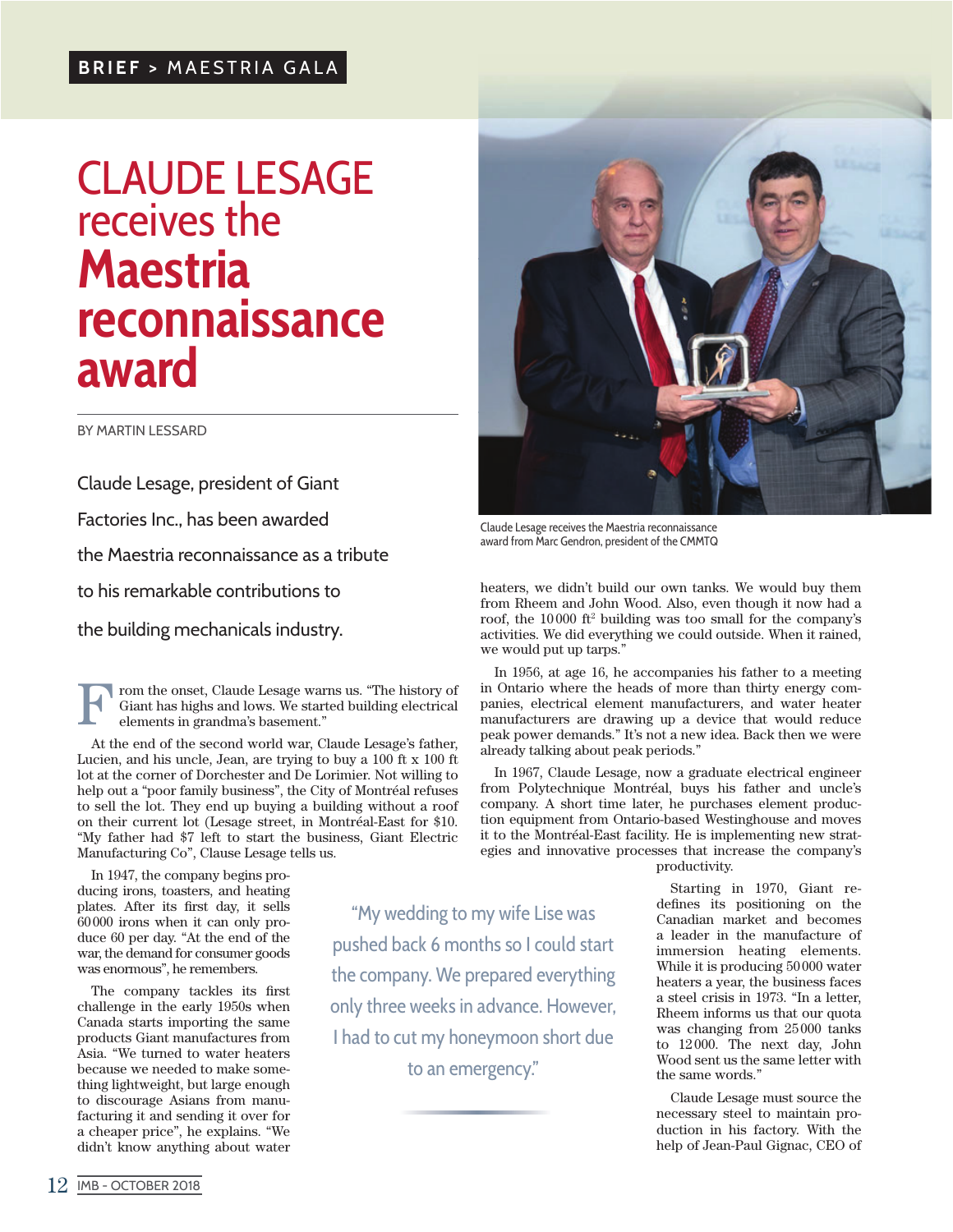When he received the Maestria reconnaissance award, Mr. Lesage felt emotional and didn't make a speech. "I would have liked to say that I don't deserve this award. You should give it to my wife and children who suffered from my absence, to Mario, my foreman, who supported me my whole life, to my employees, and to all those who purchased Giant water heaters throughout the years. Together, we created a strong movement. Around 300 people work for Giant all over the country, which means around 3000 spin-off jobs."



heaters. "Ordering a new one would have tipped off our tank suppliers. The Wheelabrator toured the United States on a train for months until I needed it."

Through his network, he also acquires plans for a glass-lining firing kiln, which increases the quality and lifespans of tanks. "We built the kiln on Friday evenings until midnight, and over full weekends for five months. The pit for the Wheelabrator, which measures 25 ft x 25 ft x 15 ft deep, was dug with shovels. After 14 feet, you dig a little slower. We didn't have a choice;

we didn't have any money. When our tank suppliers would visit, we would hide our progress behind a wall of cardboard boxes. We needed tanks to save our jobs."

Whether by coincidence or as a mark of corporate independence, the first completely Giant-built tank was produced on June 23rd, 1977. "We were crying tears of joy. We only built 50 per day, but we were autonomous", he says with much pride and emotion.

A few years later, John Wood decides to cut prices in Québec only. In response, distributors that never ordered Giant water heaters show solidarity and make their first order.

A major fire destroys the factory on November 2nd, 1982. "We thought we wouldn't be able to make water heaters for a year. The cleanup started the next day; business operations resumed two weeks later, thanks to the collaboration of our 160 employees."

Soon after, the company changes its name to Giant Factories Inc. This turning point coincides with two new lines of water heaters: residential natural gaz and

propane models (1984) and commercial electric models (1986).

Under the leadership of Mr. Lesage, the company invests in more modern production equipment. The first robot is installed in 1987 to eliminate some repetitive tasks and to increase production quality and capacity. "We had no robotics knowledge, but for \$3000, I couldn't pass it up. I waited five years to use it since we had other projects, but it still works today. We now have 75, and 14 more will be installed this year."

In 1995, Giant is granted ISO 9002 certification and becomes the first manufacturer to offer its customers eco-friendly water heaters with water-based insulation foam.



Claude Lesage and his son, Jean-Claude, vice-president of Giant Factories Inc.

Sidbec, Mr. Lesage gets the 2000 tons of steel he needs. "What then? What happens during the next shortage ?", aks Mr. Gignac. Claude Lesage commits to producing his own tanks in his factory within three years. With a \$25000 budget, Mr. Lesage gets a call from Walter Haas on December 23rd, 1973. Mr. Haas invites him to Chattanooga, Tennessee the next day for an anonymous visit to a factory that was closing down. Under an assumed identity, he purchases everything he needs at a discount, including a Wheelabrator, made by a single manufacturer in the world and necessary for producing water